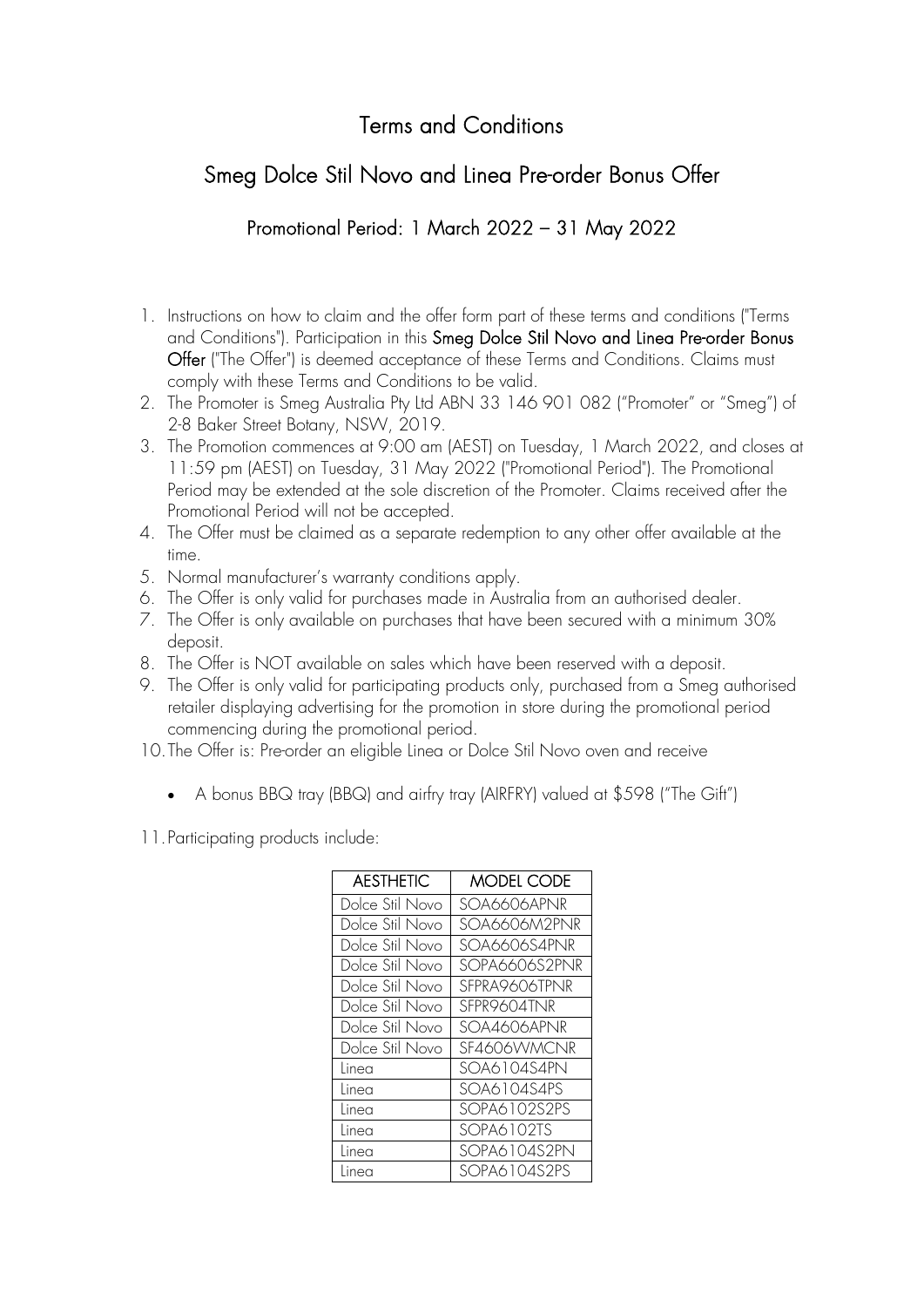| Linea | SOA4102M1S |
|-------|------------|
| Linea | SF4104WMCN |
| Linea | SF4104WMCS |

12. Redemption is not required. The Gift will be delivered with the purchased oven(s) from Smeg Australia. Any queries regarding delivery, please contact Smeg internal sales on (02) 8667 4888.

## † IMPORTANT NOTES:

- 1. Only one claim per household allowed.
- 2. Only 1x BBQ and 1x AIRFRY will be gifted per transaction.
- 3. The promoter reserves the right to substitute The Gift with an alternative Gift of equal or greater value.
- 4. The Offer is available for retail sales only from an authorised Smeg retailer.
- 5. The Offer is NOT available to any multi-residential project, new homes development sale, or available for any product purchased on a commercial invoice at commercial pricing.
- 6. The Offer is NOT available for any product sold as a factory second or purchased from an auction house.
- 7. The Offer is NOT available for any product purchased from a clearance centre or from the Smeg clearance website (shop.smeg.com.au)
- 8. The Offer is NOT available on purchases from any website which is not an authorised website.
- 9. The Offer is NOT transferable or exchangeable and cannot be taken as cash.
- 10.Employees and families of the promoter and its agencies are ineligible to claim The Gift.
- 11.If the Offer is interfered with in any way or is not capable of being conducted as reasonably anticipated due to any reason beyond the reasonable control of the Promoter, including but not limited to technical difficulties, unauthorised intervention or fraud, the Promoter reserves the right, acting reasonably, to the fullest extent permitted by law:
	- 1. to disqualify any claimant; or
	- 2. to modify, suspend, terminate or cancel the Offer (or any part of the Offer).
- 12.Nothing in this agreement limits excludes or modifies or purports to limit, exclude or modify the statutory consumer guarantees as provided under the *Competition and Consumer Act 2010* (Cth), as well as any other implied warranties under the *Australian Securities and Investments Commission Act 2001* (Cth) or similar consumer protection laws in the States and Territories of Australia ("Non-Excludable Guarantees"). Except for any liability that cannot by law be excluded, including the Non-Excludable Guarantees, the Promoter (including its respective officers, affiliated companies, employees and agents) excludes all liability (including negligence), for any personal injury; or any loss or damage (including loss of opportunity); whether direct, indirect, special or consequential, arising in any way out of the promotion. If the Promotor can limit the claimant's remedy for a breach of a Non-Excludable Guarantee, the liability of Promotor (as the case may be) for breach of the Non-Excludable Guarantee is limited to one or more of the following at its option:
	- 1. in the case of goods, the replacement of the goods or the supply of equivalent goods, the repair of the goods, the payment of the cost of replacing the goods or